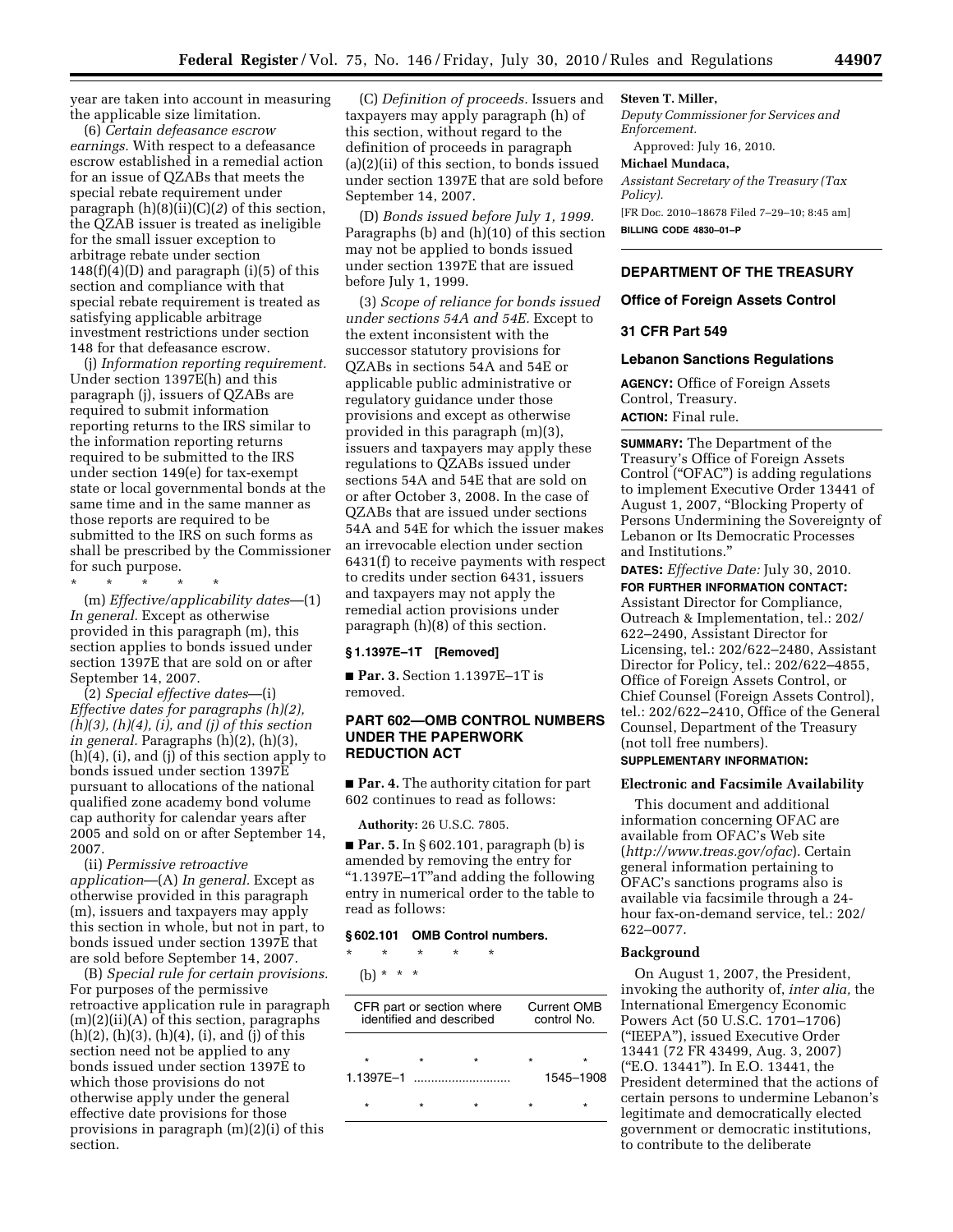breakdown of the rule of law in Lebanon, including through politically motivated violence and intimidation, to reassert Syrian control or contribute to Syrian interference in Lebanon, or to infringe upon or undermine Lebanese sovereignty contribute to political and economic instability in Lebanon and the region and constitute an unusual and extraordinary threat to the national security and foreign policy of the United States. To deal with that threat, the President declared a national emergency. E.O. 13441 then sets forth the actions ordered by the President.

Section 1(a) of E.O. 13441 blocks, with certain exceptions, all property and interests in property that are in the United States, that come within the United States, or that are or come within the possession or control of any United States person, including any overseas branch, of any person determined by the Secretary of the Treasury, in consultation with the Secretary of State: (1) To have taken, or to pose a significant risk of taking, actions, including acts of violence, that have the purpose or effect of undermining Lebanon's democratic processes or institutions, contributing to the breakdown of the rule of law in Lebanon, supporting the reassertion of Syrian control or otherwise contributing to Syrian interference in Lebanon, or infringing upon or undermining Lebanese sovereignty; (2) to have materially assisted, sponsored, or provided financial, material, or technological support for, or goods or services in support of, such actions, including acts of violence, or any person whose property and interests in property are blocked pursuant to E.O. 13441; (3) to be a spouse or dependent child of any person whose property and interests in property are blocked pursuant to E.O. 13441; or (4) to be owned or controlled by, or acting or purporting to act for or on behalf of, directly or indirectly, any person whose property and interests in property are blocked pursuant to E.O. 13441. The property and interests in property of the persons described above may not be transferred, paid, exported, withdrawn, or otherwise dealt in.

In Section 1(b) of E.O. 13441, the President determined that the making of donations of certain articles, such as food, clothing, and medicine, intended to be used to relieve human suffering, as specified in section 203(b)(2) of IEEPA (50 U.S.C. 1702(b)(2)), by, to, or for the benefit of any person whose property and interests in property are blocked pursuant to E.O. 13441 would seriously impair his ability to deal with the national emergency declared in E.O.

13441. The President therefore prohibited the donation of such items unless authorized by OFAC.

Section 1(c) of E.O. 13441 provides that the prohibition on any transaction or dealing in blocked property or interests in property includes, but is not limited to, the making of any contribution or provision of funds, goods, or services by, to, or for the benefit of any person whose property and interests in property are blocked pursuant to E.O. 13441, and the receipt of any contribution or provision of funds, goods, or services from any such person.

Section 2 of E.O. 13441 prohibits any transaction by a United States person or within the United States that evades or avoids, has the purpose of evading or avoiding, or attempts to violate any of the prohibitions set forth in E.O. 13441, as well as any conspiracy formed to violate such prohibitions.

Section 5 of E.O. 13441 authorizes the Secretary of the Treasury, in consultation with the Secretary of State, to take such actions, including the promulgation of rules and regulations, and to employ all powers granted to the President by IEEPA, as may be necessary to carry out the purposes of E.O. 13441. Section 5 of E.O. 13441 also provides that the Secretary of the Treasury may redelegate any of these functions to other officers and agencies of the U.S. Government. In furtherance of the purposes of E.O. 13441, OFAC is promulgating the Lebanon Sanctions Regulations, 31 CFR part 549 (the ''Regulations'').

The Regulations implement targeted sanctions that are directed at certain persons who meet the criteria set forth above. The sanctions generally do not prohibit trade or the provision of banking or other financial services to the country of Lebanon, unless the transaction or service in question involves a person whose property and interests in property are blocked pursuant to these sanctions.

Subpart A of the Regulations clarifies the relation of this part to other laws and regulations. Subpart B of the Regulations implements the prohibitions contained in sections 1 and 2 of E.O. 13441. *See, e.g.,* §§ 549.201 and 549.205. Persons designated by or under the authority of the Secretary of the Treasury pursuant to E.O. 13441 or otherwise subject to the blocking provisions of E.O. 13441 are referred to throughout the Regulations as ''persons whose property and interests in property are blocked pursuant to § 549.201(a)." The names of persons designated pursuant to E.O. 13441 are published on OFAC's Specially

Designated Nationals and Blocked Persons List, which is accessible via OFAC's Web site. Those names also are published in the **Federal Register** as they are added to the List, and the entire List is republished annually as Appendix A to 31 CFR chapter V.

Sections 549.202 and 549.203 of subpart B detail the effect of transfers of blocked property in violation of the Regulations and set forth the requirement to hold blocked funds, such as currency, bank deposits, or liquidated financial obligations, in interest-bearing blocked accounts. Section 549.204 of subpart B provides that all expenses incident to the maintenance of blocked physical property shall be the responsibility of the owners and operators of such property, and that such expenses shall not be met from blocked funds, unless otherwise authorized. The section further provides that blocked property may, in OFAC's discretion, be sold or liquidated and the net proceeds placed in a blocked interest-bearing account in the name of the owner of the property.

Section 549.205 of subpart B implements the prohibitions of E.O. 13441 on any transaction by a United States person or within the United States that evades or avoids, has the purpose of evading or avoiding, or attempts to violate any of the prohibitions set forth in E.O. 13441, and on any conspiracy formed to violate such prohibitions.

Section 549.206 of subpart B details transactions that are exempt from the prohibitions of the Regulations pursuant to sections 203(b)(1), (3), and (4) of IEEPA (50 U.S.C. 1702(b)(1), (3), and (4)). These exempt transactions relate to personal communications, the importation and exportation of information or informational materials, and transactions ordinarily incident to travel.

Subpart C of the Regulations defines key terms used throughout the Regulations, and subpart D contains interpretive sections regarding the Regulations. Section 549.411 of subpart D explains that the property and interests in property of an entity are blocked if the entity is 50 percent or more owned by a person whose property and interests in property are blocked, whether or not the entity itself is designated pursuant to E.O. 13441.

Transactions otherwise prohibited under the Regulations but found to be consistent with U.S. policy may be authorized by one of the general licenses contained in subpart E of the Regulations or by a specific license issued pursuant to the procedures described in subpart E of 31 CFR part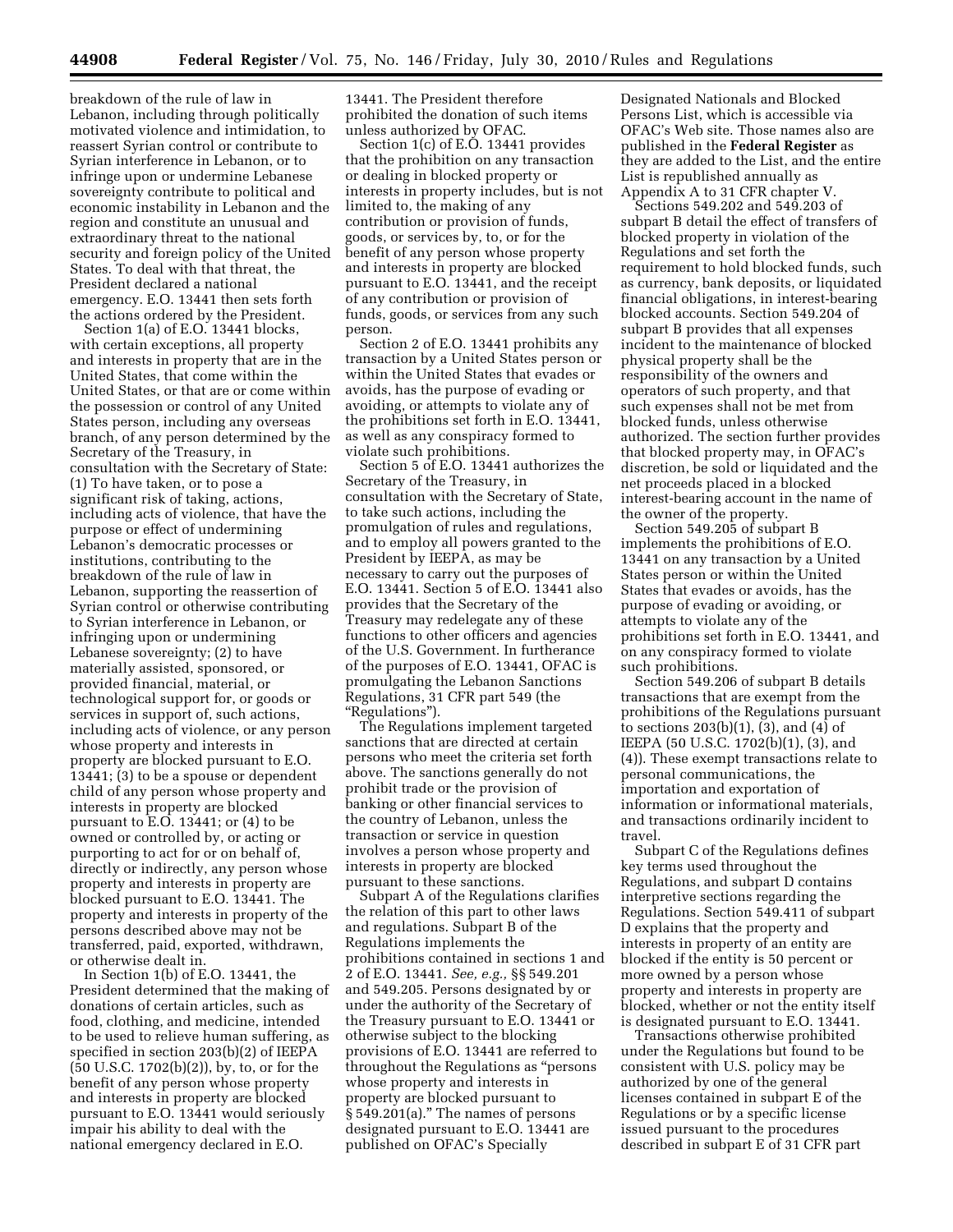501. Subpart E of the Regulations also contains certain statements of licensing policy in addition to the general licenses.

Subpart F of the Regulations refers to subpart C of part 501 for applicable recordkeeping and reporting requirements. Subpart G of the Regulations describes the civil and criminal penalties applicable to violations of the Regulations, as well as the procedures governing the potential imposition of a civil monetary penalty. Subpart G also refers to Appendix A of part 501 for a more complete description of these procedures.

Subpart H of the Regulations refers to subpart E of part 501 for applicable provisions relating to administrative procedures and contains a delegation of authority by the Secretary of the Treasury. Subpart I of the Regulations sets forth a Paperwork Reduction Act notice.

#### **Public Participation**

Because the Regulations involve a foreign affairs function, the provisions of Executive Order 12866 and the Administrative Procedure Act (5 U.S.C. 553) requiring notice of proposed rulemaking, opportunity for public participation, and delay in effective date are inapplicable. Because no notice of proposed rulemaking is required for this rule, the Regulatory Flexibility Act (5 U.S.C. 601–612) does not apply.

#### **Paperwork Reduction Act**

The collections of information related to the Regulations are contained in 31 CFR part 501 (the ''Reporting, Procedures and Penalties Regulations''). Pursuant to the Paperwork Reduction Act of 1995 (44 U.S.C. 3507), those collections of information have been approved by the Office of Management and Budget under control number 1505– 0164. An agency may not conduct or sponsor, and a person is not required to respond to, a collection of information unless the collection of information displays a valid control number.

#### **List of Subjects in 31 CFR Part 549**

Administrative practice and procedure, Banks, Banking, Blocking of assets, Credit, Foreign Trade, Lebanon, Penalties, Reporting and recordkeeping requirements, Securities, Services.

■ For the reasons set forth in the preamble, the Department of the Treasury's Office of Foreign Assets Control adds part 549 to 31 CFR chapter V to read as follows:

## **PART 549—LEBANON SANCTIONS REGULATIONS**

## **Subpart A—Relation of This Part to Other Laws and Regulations**

#### Sec.

549.101 Relation of this part to other laws and regulations.

#### **Subpart B—Prohibitions**

- 549.201 Prohibited transactions involving blocked property.
- 549.202 Effect of transfers violating the provisions of this part.
- 549.203 Holding of funds in interestbearing accounts; investment and reinvestment.
- 549.204 Expenses of maintaining blocked physical property; liquidation of blocked property.<br>549.205 Eva
- Evasions; attempts; conspiracies.
- 549.206 Exempt transactions.

#### **Subpart C—General Definitions**

- 549.301 Blocked account; blocked property.
- 549.302 Effective date.
- 549.303 Entity.
- 549.304 Information or informational materials.
- 549.305 Interest.
- 549.306 Licenses; general and specific.
- 549.307 Person.
- Property; property interest.
- 549.309 Transfer.
- 549.310 United States.
- 549.311 U.S. financial institution.
- 549.312 United States person; U.S. person.
- 549.313 Financial, material, or technological support.

#### **Subpart D—Interpretations**

- 549.401 Reference to amended sections.
- 549.402 Effect of amendment.
- 549.403 Termination and acquisition of an interest in blocked property.
- 549.404 Transactions ordinarily incident to a licensed transaction.
- 549.405 Provision of services.
- 549.406 Offshore transactions.
- 549.407 Payments from blocked accounts to satisfy obligations prohibited.
- 549.408 Charitable contributions.
- 549.409 Credit extended and cards issued by U.S. financial institutions.
- 549.410 Setoffs prohibited.
- 549.411 Entities owned by a person whose property and interests in property are blocked.

#### **Subpart E—Licenses, Authorizations, and Statements of Licensing Policy**

- 549.501 General and specific licensing procedures.
- 549.502 Effect of license or authorization.
- 549.503 Exclusion from licenses.
- 549.504 Payments and transfers to blocked
- accounts in U.S. financial institutions. 549.505 Entries in certain accounts for
- normal service charges authorized. 549.506 Investment and reinvestment of
- certain funds. 549.507 Provision of certain legal services
- authorized.
- 549.508 Authorization of emergency medical services.

#### **Subpart F—Reports**

549.601 Records and reports.

#### **Subpart G—Penalties**

- 549.701 Penalties.<br>549.702 Pre-Penal
- Pre-Penalty Notice; settlement.
- 549.703 Penalty imposition.
- 549.704 Administrative collection; referral to United States Department of Justice.

#### **Subpart H—Procedures**

549.801 Procedures.

549.802 Delegation by the Secretary of the Treasury.

#### **Subpart I—Paperwork Reduction Act**

549.901 Paperwork Reduction Act notice.

**Authority:** 3 U.S.C. 301; 31 U.S.C. 321(b); 50 U.S.C. 1601–1651, 1701–1706; Pub. L. 101–410, 104 Stat. 890 (28 U.S.C. 2461 note); Pub. L. 110–96, 121 Stat. 1011 (50 U.S.C. 1705 note); E.O. 13441, 72 FR 43499, 3 CFR, 2008 Comp., p. 232.

## **Subpart A—Relation of This Part to Other Laws and Regulations**

#### **§ 549.101 Relation of this part to other laws and regulations.**

This part is separate from, and independent of, the other parts of this chapter, with the exception of part 501 of this chapter, the recordkeeping and reporting requirements and license application and other procedures of which apply to this part. Actions taken pursuant to part 501 of this chapter with respect to the prohibitions contained in this part are considered actions taken pursuant to this part. Differing foreign policy and national security circumstances may result in differing interpretations of similar language among the parts of this chapter. No license or authorization contained in or issued pursuant to those other parts authorizes any transaction prohibited by this part. No license or authorization contained in or issued pursuant to any other provision of law or regulation authorizes any transaction prohibited by this part. No license or authorization contained in or issued pursuant to this part relieves the involved parties from complying with any other applicable laws or regulations.

## **Subpart B—Prohibitions**

## **§ 549.201 Prohibited transactions involving blocked property.**

(a) All property and interests in property that are in the United States, that hereafter come within the United States, or that are or hereafter come within the possession or control of U.S. persons, including their overseas branches, of the following persons are blocked and may not be transferred, paid, exported, withdrawn, or otherwise dealt in: Any person determined by the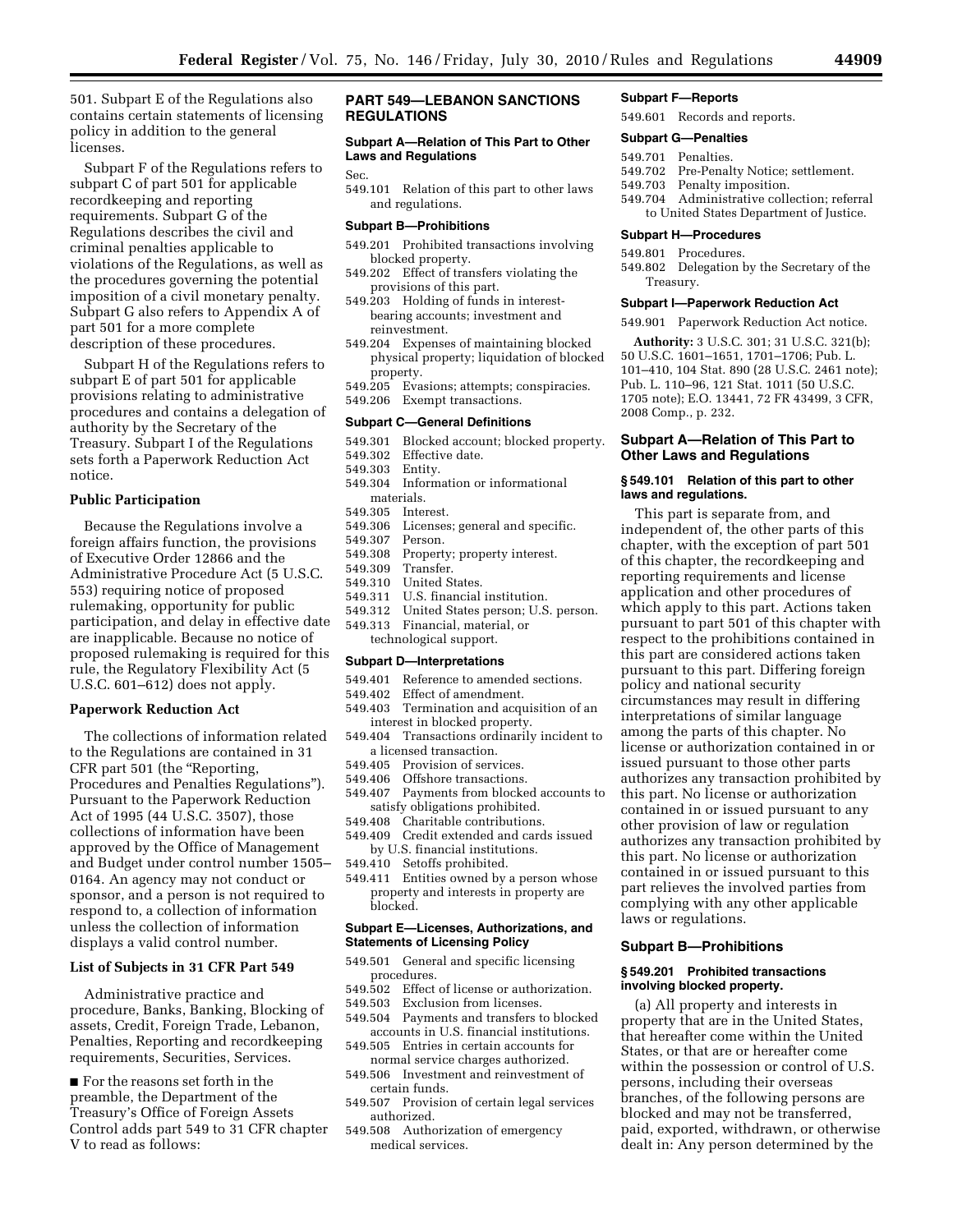Secretary of the Treasury, in consultation with the Secretary of State:

(1) To have taken, or to pose a significant risk of taking, actions, including acts of violence, that have the purpose or effect of undermining Lebanon's democratic processes or institutions, contributing to the breakdown of the rule of law in Lebanon, supporting the reassertion of Syrian control or otherwise contributing to Syrian interference in Lebanon, or infringing upon or undermining Lebanese sovereignty;

(2) To have materially assisted, sponsored, or provided financial, material, or technological support for, or goods or services in support of, the activities described in paragraph (a)(1) of this section, including acts of violence, or any person whose property and interests in property are blocked pursuant to this paragraph (a);

(3) To be a spouse or dependent child of any person whose property and interests in property are blocked pursuant to this paragraph (a); or

(4) To be owned or controlled by, or acting or purporting to act for or on behalf of, directly or indirectly, any person whose property and interests in property are blocked pursuant to this paragraph (a).

**Note 1 to paragraph (a) of § 549.201:** The names of persons designated pursuant to Executive Order 13441, whose property and interests in property are blocked pursuant to paragraph (a) of this section, are published on the Office of Foreign Assets Control's Specially Designated Nationals and Blocked Persons List (''SDN'' list) (which is accessible via the Office of Foreign Assets Control's Web site), published in the **Federal Register**, and incorporated into Appendix A to this chapter with the identifier ''[LEBANON].'' *See* § 549.411 concerning entities that may not be listed on the SDN list but whose property and interests in property are nevertheless blocked pursuant to paragraph (a) of this section.

**Note 2 to paragraph (a) of § 549.201:** The International Emergency Economic Powers Act (50 U.S.C. 1701–1706) (''IEEPA''), in Section 203 (50 U.S.C. 1702), explicitly authorizes the blocking of property and interests in property of a person during the pendency of an investigation. The names of persons whose property and interests in property are blocked pending investigation pursuant to this part also are published on the SDN list, published in the **Federal Register**, and incorporated into Appendix A to this chapter with the identifier ''[BPI– LEBANON].''

**Note 3 to paragraph (a) of § 549.201:**  Sections 501.806 and 501.807 of this chapter describe the procedures to be followed by persons seeking, respectively, the unblocking of funds that they believe were blocked due to mistaken identity, or administrative

reconsideration of their status as persons whose property and interests in property are blocked pursuant to paragraph (a) of this section.

(b) The prohibitions in paragraph (a) of this section include, but are not limited to, prohibitions on the following transactions:

(1) The making of any contribution or provision of funds, goods, or services by, to, or for the benefit of any person whose property and interests in property are blocked pursuant to paragraph (a) of this section; and

(2) The receipt of any contribution or provision of funds, goods, or services from any person whose property and interests in property are blocked pursuant to paragraph (a) of this section.

(c) Unless otherwise authorized by this part or by a specific license expressly referring to this section, any dealing in any security (or evidence thereof) held within the possession or control of a U.S. person and either registered or inscribed in the name of, or known to be held for the benefit of, or issued by, any person whose property and interests in property are blocked pursuant to paragraph (a) of this section is prohibited. This prohibition includes but is not limited to the transfer (including the transfer on the books of any issuer or agent thereof), disposition, transportation, importation, exportation, or withdrawal of, or the endorsement or guaranty of signatures on, any such security on or after the effective date. This prohibition applies irrespective of the fact that at any time (whether prior to, on, or subsequent to the effective date) the registered or inscribed owner of any such security may have or might appear to have assigned, transferred, or otherwise disposed of the security.

(d) The prohibitions in paragraph (a) of this section apply except to the extent transactions are authorized by regulations, orders, directives, rulings, instructions, licenses, or otherwise, and notwithstanding any contracts entered into or any license or permit granted prior to the effective date.

#### **§ 549.202 Effect of transfers violating the provisions of this part.**

(a) Any transfer after the effective date that is in violation of any provision of this part or of any regulation, order, directive, ruling, instruction, or license issued pursuant to this part, and that involves any property or interest in property blocked pursuant to § 549.201(a), is null and void and shall not be the basis for the assertion or recognition of any interest in or right, remedy, power, or privilege with respect to such property or property interests.

(b) No transfer before the effective date shall be the basis for the assertion or recognition of any right, remedy, power, or privilege with respect to, or any interest in, any property or interest in property blocked pursuant to § 549.201(a), unless the person who holds or maintains such property, prior to that date, had written notice of the transfer or by any written evidence had recognized such transfer.

(c) Unless otherwise provided, an appropriate license or other authorization issued by the Office of Foreign Assets Control before, during, or after a transfer shall validate such transfer or make it enforceable to the same extent that it would be valid or enforceable but for the provisions of IEEPA, Executive Order 13441, this part, and any regulation, order, directive, ruling, instruction, or license issued pursuant to this part.

(d) Transfers of property that otherwise would be null and void or unenforceable by virtue of the provisions of this section shall not be deemed to be null and void or unenforceable as to any person with whom such property is or was held or maintained (and as to such person only) in cases in which such person is able to establish to the satisfaction of the Office of Foreign Assets Control each of the following:

(1) Such transfer did not represent a willful violation of the provisions of this part by the person with whom such property is or was held or maintained (and as to such person only);

(2) The person with whom such property is or was held or maintained did not have reasonable cause to know or suspect, in view of all the facts and circumstances known or available to such person, that such transfer required a license or authorization issued pursuant to this part and was not so licensed or authorized, or, if a license or authorization did purport to cover the transfer, that such license or authorization had been obtained by misrepresentation of a third party or withholding of material facts or was otherwise fraudulently obtained; and

(3) The person with whom such property is or was held or maintained filed with the Office of Foreign Assets Control a report setting forth in full the circumstances relating to such transfer promptly upon discovery that:

(i) Such transfer was in violation of the provisions of this part or any regulation, ruling, instruction, license, or other directive or authorization issued pursuant to this part;

(ii) Such transfer was not licensed or authorized by the Office of Foreign Assets Control; or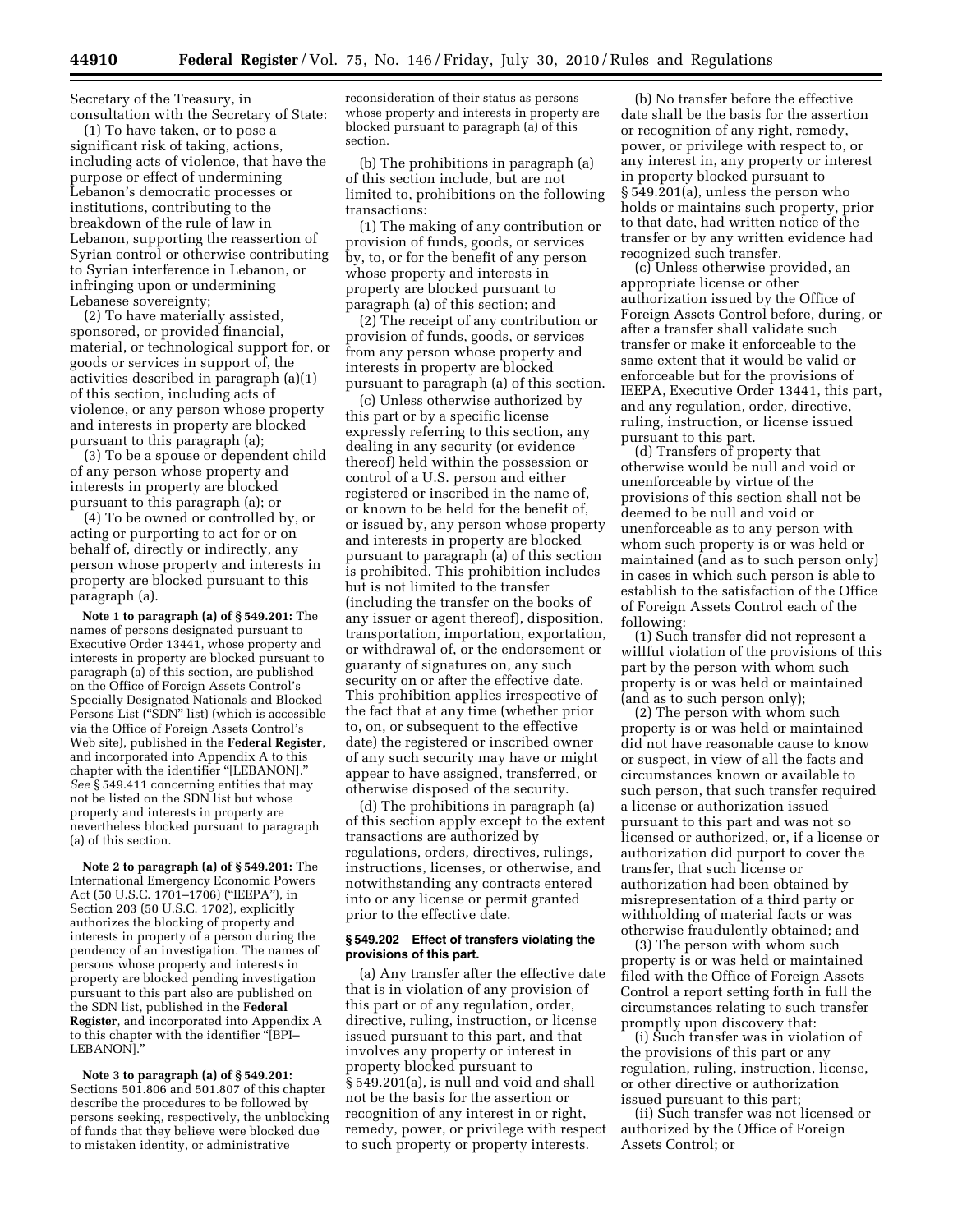(iii) If a license did purport to cover the transfer, such license had been obtained by misrepresentation of a third party or withholding of material facts or was otherwise fraudulently obtained.

**Note to paragraph (d) of § 549.202:** The filing of a report in accordance with the provisions of paragraph (d)(3) of this section shall not be deemed evidence that the terms of paragraphs (d)(1) and (d)(2) of this section have been satisfied.

(e) Unless licensed pursuant to this part, any attachment, judgment, decree, lien, execution, garnishment, or other judicial process is null and void with respect to any property in which, on or since the effective date, there existed an interest of a person whose property and interests in property are blocked pursuant to § 549.201(a).

#### **§ 549.203 Holding of funds in interestbearing accounts; investment and reinvestment.**

(a) Except as provided in paragraphs (c) or (d) of this section, or as otherwise directed by the Office of Foreign Assets Control, any U.S. person holding funds, such as currency, bank deposits, or liquidated financial obligations, subject to § 549.201(a) shall hold or place such funds in a blocked interest-bearing account located in the United States.

(b)(1) For purposes of this section, the term *blocked interest-bearing account*  means a blocked account:

(i) In a Federally-insured U.S. bank, thrift institution, or credit union, provided the funds are earning interest at rates that are commercially reasonable; or

(ii) With a broker or dealer registered with the Securities and Exchange Commission under the Securities Exchange Act of 1934 (15 U.S.C. 78a *et seq.*), provided the funds are invested in a money market fund or in U.S. Treasury bills.

(2) For purposes of this section, a rate is commercially reasonable if it is the rate currently offered to other depositors on deposits or instruments of comparable size and maturity.

(3) Funds held or placed in a blocked account pursuant to this paragraph (b) may not be invested in instruments the maturity of which exceeds 180 days. If interest is credited to a separate blocked account or subaccount, the name of the account party on each account must be the same.

(c) Blocked funds held in instruments the maturity of which exceeds 180 days at the time the funds become subject to § 549.201(a) may continue to be held until maturity in the original instrument, provided any interest, earnings, or other proceeds derived therefrom are paid into a blocked

interest-bearing account in accordance with paragraphs (b) or (d) of this section.

(d) Blocked funds held in accounts or instruments outside the United States at the time the funds become subject to § 549.201(a) may continue to be held in the same type of accounts or instruments, provided the funds earn interest at rates that are commercially reasonable.

(e) This section does not create an affirmative obligation for the holder of blocked tangible property, such as chattels or real estate, or of other blocked property, such as debt or equity securities, to sell or liquidate such property. However, the Office of Foreign Assets Control may issue licenses permitting or directing such sales or liquidation in appropriate cases.

(f) Funds subject to this section may not be held, invested, or reinvested in a manner that provides immediate financial or economic benefit or access to any person whose property and interests in property are blocked pursuant to § 549.201(a), nor may their holder cooperate in or facilitate the pledging or other attempted use as collateral of blocked funds or other assets.

## **§ 549.204 Expenses of maintaining blocked physical property; liquidation of blocked property.**

(a) Except as otherwise authorized, and notwithstanding the existence of any rights or obligations conferred or imposed by any international agreement or contract entered into or any license or permit granted prior to the effective date, all expenses incident to the maintenance of physical property blocked pursuant to § 549.201(a) shall be the responsibility of the owners or operators of such property, which expenses shall not be met from blocked funds.

(b) Property blocked pursuant to § 549.201(a) may, in the discretion of the Office of Foreign Assets Control, be sold or liquidated and the net proceeds placed in a blocked interest-bearing account in the name of the owner of the property.

#### **§ 549.205 Evasions; attempts; conspiracies.**

(a) Except as otherwise authorized, and notwithstanding any contract entered into or any license or permit granted prior to the effective date, any transaction by a U.S. person or within the United States on or after the effective date that evades or avoids, has the purpose of evading or avoiding, or attempts to violate any of the prohibitions set forth in this part is prohibited.

(b) Except as otherwise authorized, and notwithstanding any contract entered into or any license or permit granted prior to the effective date, any conspiracy formed to violate the prohibitions set forth in this part is prohibited.

#### **§ 549.206 Exempt transactions.**

(a) *Personal communications.* The prohibitions contained in this part do not apply to any postal, telegraphic, telephonic, or other personal communication that does not involve the transfer of anything of value.

(b) *Information or informational materials.* (1) The importation from any country and the exportation to any country of any information or informational materials, as defined in § 549.304, whether commercial or otherwise, regardless of format or medium of transmission, are exempt from the prohibitions of this part.

(2) This section does not exempt from regulation or authorize transactions related to information or informational materials not fully created and in existence at the date of the transactions, or to the substantive or artistic alteration or enhancement of informational materials, or to the provision of marketing and business consulting services. Such prohibited transactions include, but are not limited to, payment of advances for information or informational materials not yet created and completed (with the exception of prepaid subscriptions for widely circulated magazines and other periodical publications); provision of services to market, produce or coproduce, create, or assist in the creation of information or informational materials; and, with respect to information or informational materials imported from persons whose property and interests in property are blocked pursuant to § 549.201(a), payment of royalties with respect to income received for enhancements or alterations made by U.S. persons to such information or informational materials.

(3) This section does not exempt or authorize transactions incident to the exportation of software subject to the Export Administration Regulations, 15 CFR parts 730 through 774, or to the exportation of goods, technology, or software for use in the transmission of any data, or to the provision, sale, or leasing of capacity on telecommunications transmission facilities (such as satellite or terrestrial network connectivity) for use in the transmission of any data. The exportation of such items or services and the provision, sale, or leasing of such capacity or facilities to a person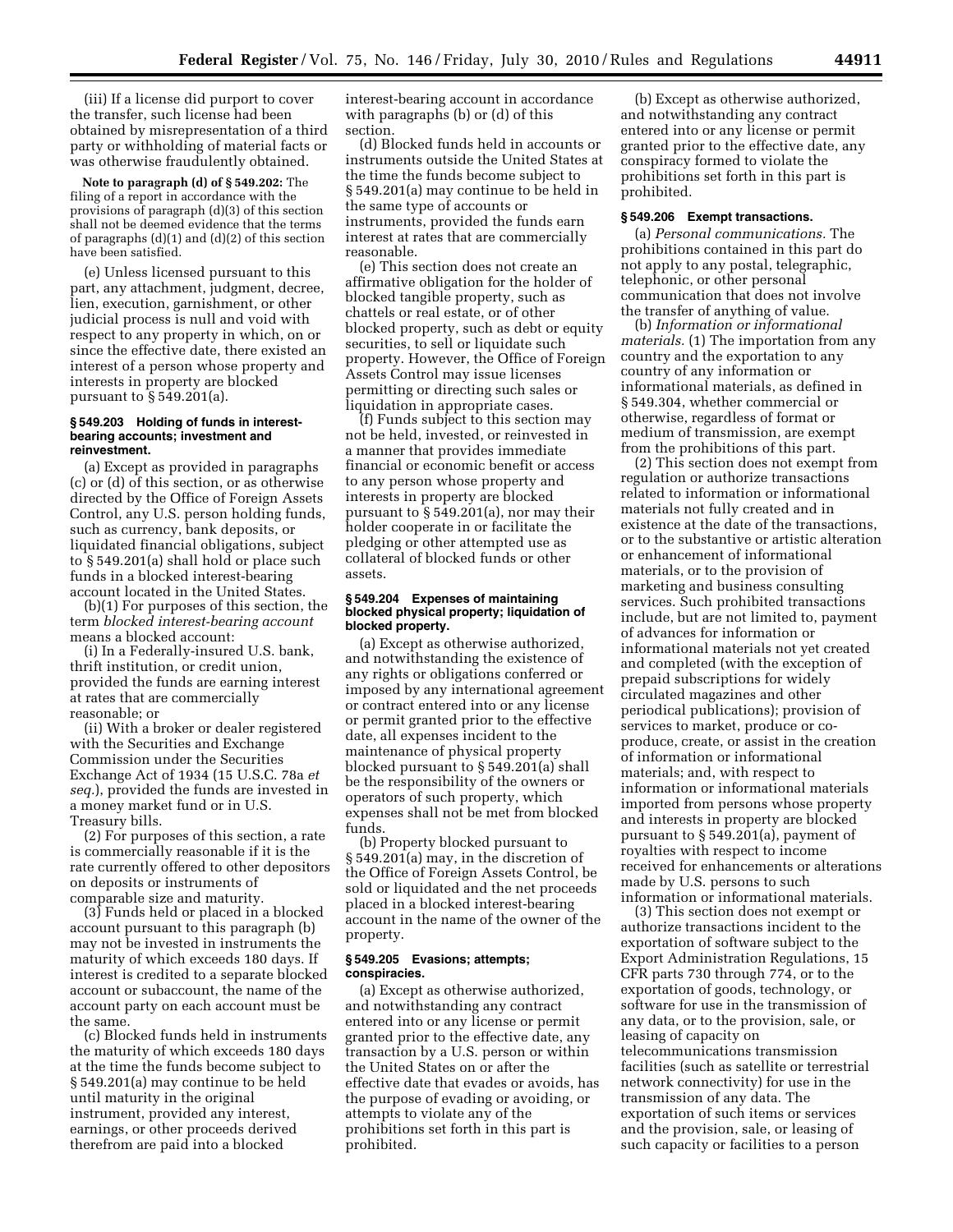whose property and interests in property are blocked pursuant to § 549.201(a) are prohibited.

(c) *Travel.* The prohibitions contained in this part do not apply to any transactions ordinarily incident to travel to or from any country, including importation of accompanied baggage for personal use, maintenance within any country including payment of living expenses and acquisition of goods or services for personal use, and arrangement or facilitation of such travel including nonscheduled air, sea, or land voyages.

## **Subpart C—General Definitions**

#### **§ 549.301 Blocked account; blocked property.**

The terms *blocked account* and *blocked property* shall mean any account or property subject to the prohibitions in § 549.201 held in the name of a person whose property and interests in property are blocked pursuant to § 549.201(a), or in which such person has an interest, and with respect to which payments, transfers, exportations, withdrawals, or other dealings may not be made or effected except pursuant to an authorization or license from the Office of Foreign Assets Control expressly authorizing such action.

**Note to § 549.301:** *See* § 549.411 concerning the blocked status of property and interests in property of an entity that is 50 percent or more owned by a person whose property and interests in property are blocked pursuant to § 549.201(a).

#### **§ 549.302 Effective date.**

The term *effective date* refers to the effective date of the applicable prohibitions and directives contained in this part and, with respect to a person whose property and interests in property are blocked pursuant to § 549.201(a), refers to the earlier of the date of actual or constructive notice that such person's property and interests in property are blocked.

#### **§ 549.303 Entity.**

The term *entity* means a partnership, association, trust, joint venture, corporation, group, subgroup, or other organization.

## **§ 549.304 Information or informational materials.**

(a) For purposes of this part, the term *information* or *informational materials*  includes, but is not limited to, publications, films, posters, phonograph records, photographs, microfilms, microfiche, tapes, compact disks, CD ROMs, artworks, and news wire feeds.

**Note to paragraph (a) of § 549.304:** To be considered information or informational materials, artworks must be classified under chapter heading 9701, 9702, or 9703 of the Harmonized Tariff Schedule of the United **States**.

(b) The term *information* or *informational materials,* with respect to United States exports, does not include items:

(1) That were, as of April 30, 1994, or that thereafter become, controlled for export pursuant to section 5 of the Export Administration Act of 1979, 50 U.S.C. App. 2401–2420 (1979) (the "EAA"), or section 6 of the EAA to the extent that such controls promote the nonproliferation or antiterrorism policies of the United States; or

(2) With respect to which acts are prohibited by 18 U.S.C. chapter 37.

#### **§ 549.305 Interest.**

Except as otherwise provided in this part, the term *interest,* when used with respect to property (e.g., "an interest in property''), means an interest of any nature whatsoever, direct or indirect.

## **§ 549.306 Licenses; general and specific.**

(a) Except as otherwise specified, the term *license* means any license or authorization contained in or issued pursuant to this part.

(b) The term *general license* means any license or authorization the terms of which are set forth in subpart E of this part.

(c) The term *specific license* means any license or authorization not set forth in subpart E of this part but issued pursuant to this part.

**Note to § 549.306:** *See* § 501.801 of this chapter on licensing procedures.

## **§ 549.307 Person.**

The term *person* means an individual or entity.

## **§ 549.308 Property; property interest.**

The terms *property* and *property interest* include, but are not limited to, money, checks, drafts, bullion, bank deposits, savings accounts, debts, indebtedness, obligations, notes, guarantees, debentures, stocks, bonds, coupons, any other financial instruments, bankers acceptances, mortgages, pledges, liens or other rights in the nature of security, warehouse receipts, bills of lading, trust receipts, bills of sale, any other evidences of title, ownership or indebtedness, letters of credit and any documents relating to any rights or obligations thereunder, powers of attorney, goods, wares, merchandise, chattels, stocks on hand, ships, goods on ships, real estate mortgages, deeds of trust, vendors' sales

agreements, land contracts, leaseholds, ground rents, real estate and any other interest therein, options, negotiable instruments, trade acceptances, royalties, book accounts, accounts payable, judgments, patents, trademarks or copyrights, insurance policies, safe deposit boxes and their contents, annuities, pooling agreements, services of any nature whatsoever, contracts of any nature whatsoever, and any other property, real, personal, or mixed, tangible or intangible, or interest or interests therein, present, future, or contingent.

## **§ 549.309 Transfer.**

The term *transfer* means any actual or purported act or transaction, whether or not evidenced by writing, and whether or not done or performed within the United States, the purpose, intent, or effect of which is to create, surrender, release, convey, transfer, or alter, directly or indirectly, any right, remedy, power, privilege, or interest with respect to any property. Without limitation on the foregoing, it shall include the making, execution, or delivery of any assignment, power, conveyance, check, declaration, deed, deed of trust, power of attorney, power of appointment, bill of sale, mortgage, receipt, agreement, contract, certificate, gift, sale, affidavit, or statement; the making of any payment; the setting off of any obligation or credit; the appointment of any agent, trustee, or fiduciary; the creation or transfer of any lien; the issuance, docketing, filing, or levy of or under any judgment, decree, attachment, injunction, execution, or other judicial or administrative process or order, or the service of any garnishment; the acquisition of any interest of any nature whatsoever by reason of a judgment or decree of any foreign country; the fulfillment of any condition; the exercise of any power of appointment, power of attorney, or other power; or the acquisition, disposition, transportation, importation, exportation, or withdrawal of any security.

## **§ 549.310 United States.**

The term *United States* means the United States, its territories and possessions, and all areas under the jurisdiction or authority thereof.

## **§ 549.311 U.S. financial institution.**

The term *U.S. financial institution*  means any U.S. entity (including its foreign branches) that is engaged in the business of accepting deposits, making, granting, transferring, holding, or brokering loans or credits, or purchasing or selling foreign exchange, securities,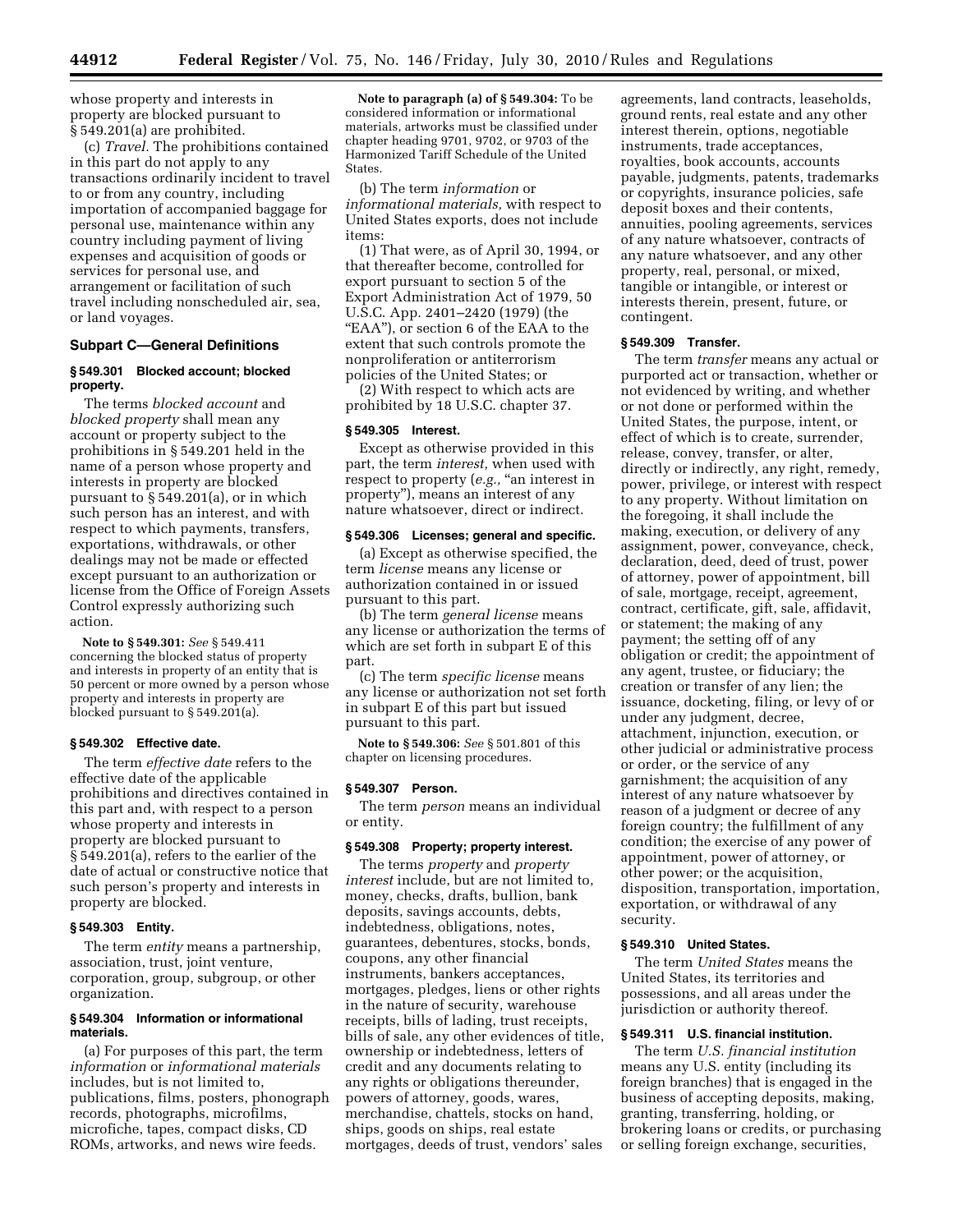commodity futures or options, or procuring purchasers and sellers thereof, as principal or agent. It includes but is not limited to depository institutions, banks, savings banks, trust companies, securities brokers and dealers, commodity futures and options brokers and dealers, forward contract and foreign exchange merchants, securities and commodities exchanges, clearing corporations, investment companies, employee benefit plans, and U.S. holding companies, U.S. affiliates, or U.S. subsidiaries of any of the foregoing. This term includes those branches, offices, and agencies of foreign financial institutions that are located in the United States, but not such institutions' foreign branches, offices, or agencies.

### **§ 549.312 United States person; U.S. person.**

The term *United States person* or *U.S. person* means any United States citizen, permanent resident alien, entity organized under the laws of the United States or any jurisdiction within the United States (including foreign branches), or any person in the United States.

#### **§ 549.313 Financial, material, or technological support.**

The term *financial, material, or technological support,* as used in § 549.201(a)(2) of this part, means any property, tangible or intangible, including but not limited to currency, financial instruments, securities, or any other transmission of value; weapons or related materiel; chemical or biological agents; explosives; false documentation or identification; communications equipment; computers; electronic or other devices or equipment; technologies; lodging; safe houses; facilities; vehicles or other means of transportation; or goods. ''Technologies'' as used in this definition means specific information necessary for the development, production, or use of a product, including related technical data such as blueprints, plans, diagrams, models, formulae, tables, engineering designs and specifications, manuals, or other recorded instructions.

## **Subpart D—Interpretations**

#### **§ 549.401 Reference to amended sections.**

Except as otherwise specified, reference to any provision in or appendix to this part or chapter or to any regulation, ruling, order, instruction, directive, or license issued pursuant to this part refers to the same as currently amended.

## **§ 549.402 Effect of amendment.**

Unless otherwise specifically provided, any amendment, modification, or revocation of any provision in or appendix to this part or chapter or of any order, regulation, ruling, instruction, or license issued by the Office of Foreign Assets Control does not affect any act done or omitted, or any civil or criminal proceeding commenced or pending, prior to such amendment, modification, or revocation. All penalties, forfeitures, and liabilities under any such order, regulation, ruling, instruction, or license continue and may be enforced as if such amendment, modification, or revocation had not been made.

## **§ 549.403 Termination and acquisition of an interest in blocked property.**

(a) Whenever a transaction licensed or authorized by or pursuant to this part results in the transfer of property (including any property interest) away from a person, such property shall no longer be deemed to be property blocked pursuant to § 549.201(a), unless there exists in the property another interest that is blocked pursuant to § 549.201(a) or any other part of this chapter, the transfer of which has not been effected pursuant to license or other authorization.

(b) Unless otherwise specifically provided in a license or authorization issued pursuant to this part, if property (including any property interest) is transferred or attempted to be transferred to a person whose property and interests in property are blocked pursuant to § 549.201(a), such property shall be deemed to be property in which that person has an interest and therefore blocked.

#### **§ 549.404 Transactions ordinarily incident to a licensed transaction.**

Any transaction ordinarily incident to a licensed transaction and necessary to give effect thereto is also authorized, except:

(a) An ordinarily incident transaction, not explicitly authorized within the terms of the license, by or with a person whose property and interests in property are blocked pursuant to § 549.201(a); or

(b) An ordinarily incident transaction, not explicitly authorized within the terms of the license, involving a debit to a blocked account or a transfer of blocked property.

(c) *Example.* A license authorizing Company A, whose property and interests in property are blocked pursuant to § 549.201(a), to complete a securities sale also authorizes all activities by other parties required to

complete the sale, including transactions by the buyer, broker, transfer agents, banks, *etc.,* provided that such other parties are not themselves persons whose property and interests in property are blocked pursuant to § 549.201(a).

## **§ 549.405 Provision of services.**

(a) Except as provided in § 549.206, the prohibitions on transactions involving blocked property contained in § 549.201 apply to services performed in the United States or by U.S. persons, wherever located, including by an overseas branch of an entity located in the United States:

(1) On behalf of or for the benefit of a person whose property and interests in property are blocked pursuant to § 549.201(a); or

(2) With respect to property interests subject to § 549.201.

(b) *Example.* U.S. persons may not, except as authorized by or pursuant to this part, provide legal, accounting, financial, brokering, freight forwarding, transportation, public relations, or other services to a person whose property and interests in property are blocked pursuant to § 549.201(a).

**Note to § 549.405:** *See* §§ 549.507 and 549.508 on licensing policy with regard to the provision of certain legal and medical services.

## **§ 549.406 Offshore transactions.**

The prohibitions in § 549.201 on transactions or dealings involving blocked property apply to transactions by any U.S. person in a location outside the United States with respect to property held in the name of a person whose property and interests in property are blocked pursuant to § 549.201(a), or property in which a person whose property and interests in property are blocked pursuant to § 549.201(a) has or has had an interest since the effective date.

#### **§ 549.407 Payments from blocked accounts to satisfy obligations prohibited.**

Pursuant to § 549.201, no debits may be made to a blocked account to pay obligations to U.S. persons or other persons, except as authorized by or pursuant to this part.

#### **§ 549.408 Charitable contributions.**

Unless specifically authorized by the Office of Foreign Assets Control pursuant to this part, no charitable contribution of funds, goods, services, or technology, including contributions to relieve human suffering, such as food, clothing or medicine, may be made by, to, or for the benefit of, or received from, a person whose property and interests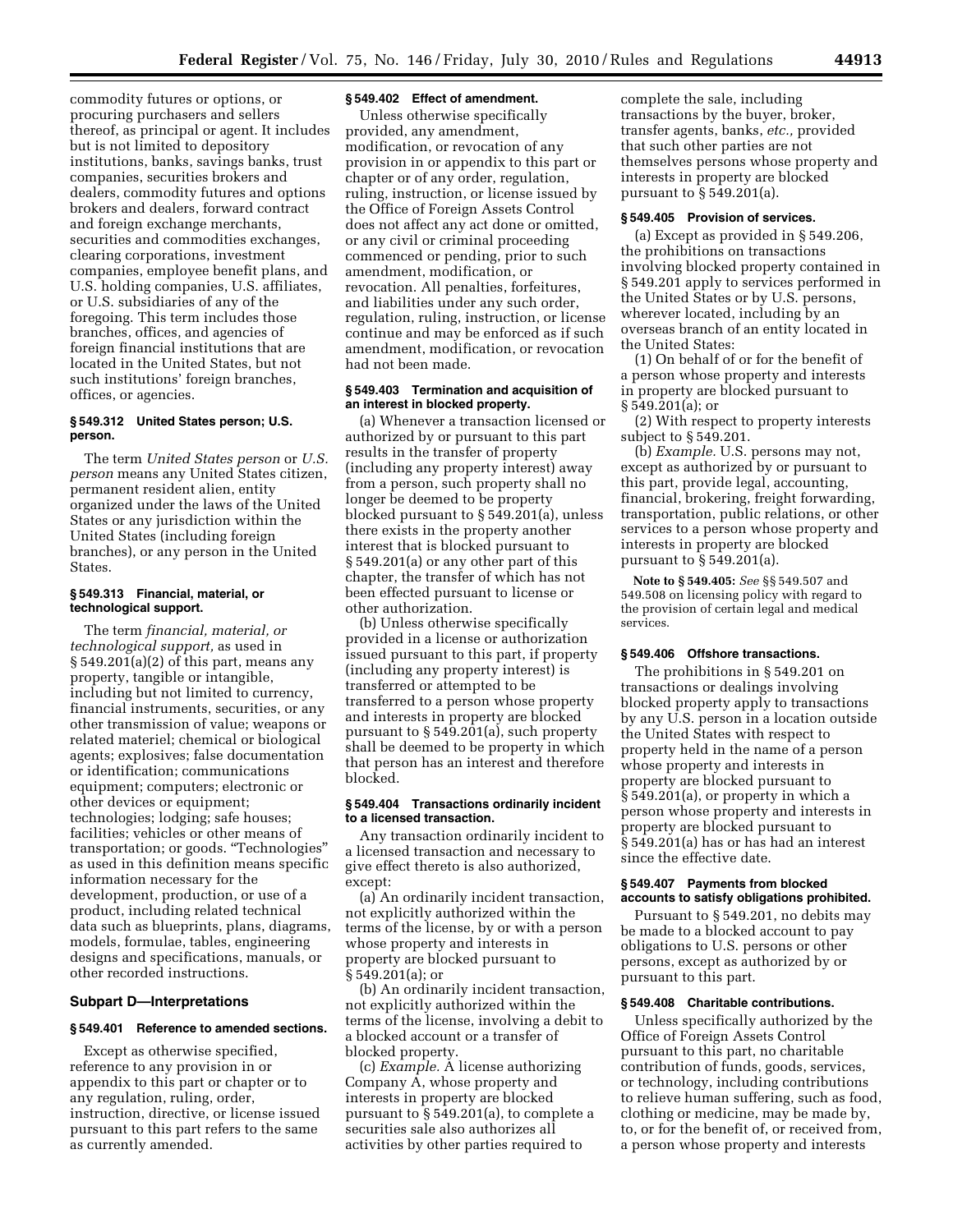in property are blocked pursuant to § 549.201(a). For the purposes of this part, a contribution is made by, to, or for the benefit of, or received from, a person whose property and interests in property are blocked pursuant to § 549.201(a) if made by, to, or in the name of, or received from or in the name of, such a person; if made by, to, or in the name of, or received from or in the name of, an entity or individual acting for or on behalf of, or owned or controlled by, such a person; or if made in an attempt to violate, to evade, or to avoid the bar on the provision of contributions by, to, or for the benefit of such a person, or the receipt of contributions from any such person.

#### **§ 549.409 Credit extended and cards issued by U.S. financial institutions.**

The prohibition in § 549.201 on dealing in property subject to that section prohibits U.S. financial institutions from performing under any existing credit agreements, including, but not limited to, charge cards, debit cards, or other credit facilities issued by a U.S. financial institution to a person whose property and interests in property are blocked pursuant to § 549.201(a).

## **§ 549.410 Setoffs prohibited.**

A setoff against blocked property (including a blocked account), whether by a U.S. bank or other U.S. person, is a prohibited transfer under § 549.201 if effected after the effective date.

#### **§ 549.411 Entities owned by a person whose property and interests in property are blocked.**

A person whose property and interests in property are blocked pursuant to § 549.201(a) has an interest in all property and interests in property of an entity in which it owns, directly or indirectly, a 50 percent or greater interest. The property and interests in property of such an entity, therefore, are blocked, and such an entity is a person whose property and interests in property are blocked pursuant to § 549.201(a), regardless of whether the entity itself is designated pursuant to § 549.201(a).

#### **Subpart E—Licenses, Authorizations, and Statements of Licensing Policy**

## **§ 549.501 General and specific licensing procedures.**

For provisions relating to licensing procedures, *see* part 501, subpart E of this chapter. Licensing actions taken pursuant to part 501 of this chapter with respect to the prohibitions contained in this part are considered actions taken pursuant to this part.

#### **§ 549.502 Effect of license or authorization.**

(a) No license or other authorization contained in this part, or otherwise issued by the Office of Foreign Assets Control, authorizes or validates any transaction effected prior to the issuance of such license or other authorization, unless specifically provided in such license or authorization.

(b) No regulation, ruling, instruction, or license authorizes any transaction prohibited under this part unless the regulation, ruling, instruction, or license is issued by the Office of Foreign Assets Control and specifically refers to this part. No regulation, ruling, instruction, or license referring to this part shall be deemed to authorize any transaction prohibited by any other part of this chapter unless the regulation, ruling, instruction, or license specifically refers to such part.

(c) Any regulation, ruling, instruction, or license authorizing any transaction otherwise prohibited under this part has the effect of removing a prohibition contained in this part from the transaction, but only to the extent specifically stated by its terms. Unless the regulation, ruling, instruction, or license otherwise specifies, such an authorization does not create any right, duty, obligation, claim, or interest in, or with respect to, any property which would not otherwise exist under ordinary principles of law.

## **§ 549.503 Exclusion from licenses.**

The Office of Foreign Assets Control reserves the right to exclude any person, property, or transaction from the operation of any license or from the privileges conferred by any license. The Office of Foreign Assets Control also reserves the right to restrict the applicability of any license to particular persons, property, transactions, or classes thereof. Such actions are binding upon actual or constructive notice of the exclusions or restrictions.

#### **§ 549.504 Payments and transfers to blocked accounts in U.S. financial institutions.**

Any payment of funds or transfer of credit in which a person whose property and interests in property are blocked pursuant to § 549.201(a) has any interest that comes within the possession or control of a U.S. financial institution must be blocked in an account on the books of that financial institution. A transfer of funds or credit by a U.S. financial institution between blocked accounts in its branches or offices is authorized, provided that no transfer is made from an account within the United States to an account held outside

the United States, and further provided that a transfer from a blocked account may be made only to another blocked account held in the same name.

**Note to § 549.504:** *See* § 501.603 of this chapter for mandatory reporting requirements regarding financial transfers. *See also* § 549.203 concerning the obligation to hold blocked funds in interest-bearing accounts.

### **§ 549.505 Entries in certain accounts for normal service charges authorized.**

(a) A U.S. financial institution is authorized to debit any blocked account held at that financial institution in payment or reimbursement for normal service charges owed it by the owner of that blocked account.

(b) As used in this section, the term *normal service charges* shall include charges in payment or reimbursement for interest due; cable, telegraph, Internet, or telephone charges; postage costs; custody fees; small adjustment charges to correct bookkeeping errors; and, but not by way of limitation, minimum balance charges, notary and protest fees, and charges for reference books, photocopies, credit reports, transcripts of statements, registered mail, insurance, stationery and supplies, and other similar items.

#### **§ 549.506 Investment and reinvestment of certain funds.**

Subject to the requirements of § 549.203, U.S. financial institutions are authorized to invest and reinvest assets blocked pursuant to § 549.201, subject to the following conditions:

(a) The assets representing such investments and reinvestments are credited to a blocked account or subaccount that is held in the same name at the same U.S. financial institution, or within the possession or control of a U.S. person, but funds shall not be transferred outside the United States for this purpose;

(b) The proceeds of such investments and reinvestments shall not be credited to a blocked account or subaccount under any name or designation that differs from the name or designation of the specific blocked account or subaccount in which such funds or securities were held; and

(c) No immediate financial or economic benefit accrues (*e.g.,* through pledging or other use) to a person whose property and interests in property are blocked pursuant to § 549.201(a).

## **§ 549.507 Provision of certain legal services authorized.**

(a) The provision of the following legal services to or on behalf of persons whose property and interests in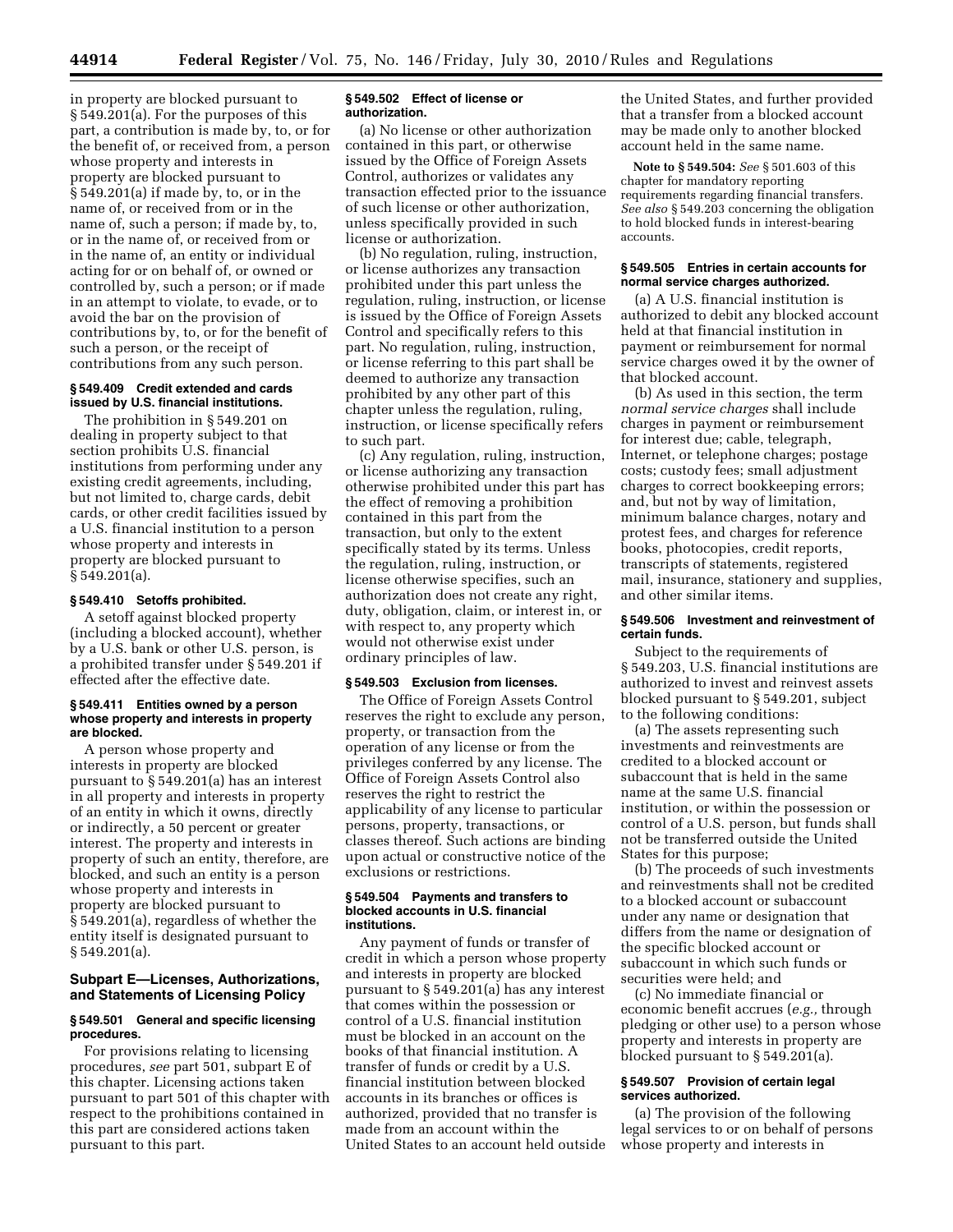property are blocked pursuant to § 549.201(a) is authorized, provided that all receipts of payment of professional fees and reimbursement of incurred expenses must be specifically licensed:

(1) Provision of legal advice and counseling on the requirements of and compliance with the laws of the United States or any jurisdiction within the United States, provided that such advice and counseling are not provided to facilitate transactions in violation of this part;

(2) Representation of persons named as defendants in or otherwise made parties to domestic U.S. legal, arbitration, or administrative proceedings;

(3) Initiation and conduct of domestic U.S. legal, arbitration, or administrative proceedings in defense of property interests subject to U.S. jurisdiction;

(4) Representation of persons before any Federal or State agency with respect to the imposition, administration, or enforcement of U.S. sanctions against such persons; and

(5) Provision of legal services in any other context in which prevailing U.S. law requires access to legal counsel at public expense.

(b) The provision of any other legal services to persons whose property and interests in property are blocked pursuant to § 549.201(a), not otherwise authorized in this part, requires the issuance of a specific license.

(c) Entry into a settlement agreement or the enforcement of any lien, judgment, arbitral award, decree, or other order through execution, garnishment, or other judicial process purporting to transfer or otherwise alter or affect property or interests in property blocked pursuant to § 549.201(a) is prohibited unless licensed pursuant to this part.

#### **§ 549.508 Authorization of emergency medical services.**

The provision of nonscheduled emergency medical services in the United States to persons whose property and interests in property are blocked pursuant to § 549.201(a) is authorized, provided that all receipt of payment for such services must be specifically licensed.

## **Subpart F—Reports**

#### **§ 549.601 Records and reports.**

For provisions relating to required records and reports, *see* part 501, subpart C, of this chapter. Recordkeeping and reporting requirements imposed by part 501 of this chapter with respect to the prohibitions contained in this part are

considered requirements arising pursuant to this part.

## **Subpart G—Penalties**

#### **§ 549.701 Penalties.**

(a) Attention is directed to section 206 of the International Emergency Economic Powers Act (50 U.S.C. 1705) (''IEEPA''), which is applicable to violations of the provisions of any license, ruling, regulation, order, directive, or instruction issued by or pursuant to the direction or authorization of the Secretary of the Treasury pursuant to this part or otherwise under IEEPA.

(1) A civil penalty not to exceed the amount set forth in section 206 of IEEPA may be imposed on any person who violates, attempts to violate, conspires to violate, or causes a violation of any license, order, regulation, or prohibition issued under IEEPA.

**Note to paragraph (a)(1) of § 549.701:** As of the date of publication in the **Federal Register** of the final rule adding this part to 31 CFR chapter V (July 30, 2010), IEEPA provides for a maximum civil penalty not to exceed the greater of \$250,000 or an amount that is twice the amount of the transaction that is the basis of the violation with respect to which the penalty is imposed.

(2) A person who willfully commits, willfully attempts to commit, or willfully conspires to commit, or aids or abets in the commission of a violation of any license, order, regulation, or prohibition may, upon conviction, be fined not more than \$1,000,000, or if a natural person, be imprisoned for not more than 20 years, or both.

(b) *Adjustments to penalty amounts.*  (1) The civil penalties provided in IEEPA are subject to adjustment pursuant to the Federal Civil Penalties Inflation Adjustment Act of 1990 (Pub. L. 101–410, as amended, 28 U.S.C. 2461 note).

(2) The criminal penalties provided in IEEPA are subject to adjustment pursuant to 18 U.S.C. 3571.

(c) Attention is also directed to 18 U.S.C. 1001, which provides that ''whoever, in any matter within the jurisdiction of the executive, legislative, or judicial branch of the Government of the United States, knowingly and willfully:

(1) Falsifies, conceals, or covers up by any trick, scheme, or device a material fact;

(2) Makes any materially false, fictitious, or fraudulent statement or representation; or

(3) Makes or uses any false writing or document knowing the same to contain any materially false, fictitious, or fraudulent statement or entry'' shall be

fined under title 18, United States Code, imprisoned, or both.

(d) Violations of this part may also be subject to relevant provisions of other applicable laws.

#### **§ 549.702 Pre-Penalty Notice; settlement.**

(a) *When required.* If the Office of Foreign Assets Control has reason to believe that there has occurred a violation of any provision of this part or a violation of the provisions of any license, ruling, regulation, order, direction, or instruction issued by or pursuant to the direction or authorization of the Secretary of the Treasury pursuant to this part or otherwise under IEEPA and determines that a civil monetary penalty is warranted, the Office of Foreign Assets Control will issue a Pre-Penalty Notice informing the alleged violator of the agency's intent to impose a monetary penalty. A Pre-Penalty Notice shall be in writing. The Pre-Penalty Notice may be issued whether or not another agency has taken any action with respect to the matter. For a description of the contents of a Pre-Penalty Notice, *see* Appendix A to part 501 of this chapter.

(b)(1) *Right to respond.* An alleged violator has the right to respond to a Pre-Penalty Notice by making a written presentation to the Office of Foreign Assets Control. For a description of the information that should be included in such a response, *see* Appendix A to part 501 of this chapter.

(2) *Deadline for response.* A response to a Pre-Penalty Notice must be made within the applicable 30-day period set forth in this paragraph. The failure to submit a response within the applicable time period set forth in this paragraph shall be deemed to be a waiver of the right to respond.

(i) *Computation of time for response.*  A response to a Pre-Penalty Notice must be postmarked or date-stamped by the U.S. Postal Service (or foreign postal service, if mailed abroad) or courier service provider (if transmitted to the Office of Foreign Assets Control by courier) on or before the 30th day after the postmark date on the envelope in which the Pre-Penalty Notice was mailed. If the Pre-Penalty Notice was personally delivered by a non-U.S. Postal Service agent authorized by the Office of Foreign Assets Control, a response must be postmarked or datestamped on or before the 30th day after the date of delivery.

(ii) *Extensions of time for response.* If a due date falls on a Federal holiday or weekend, that due date is extended to include the following business day. Any other extensions of time will be granted, at the discretion of the Office of Foreign